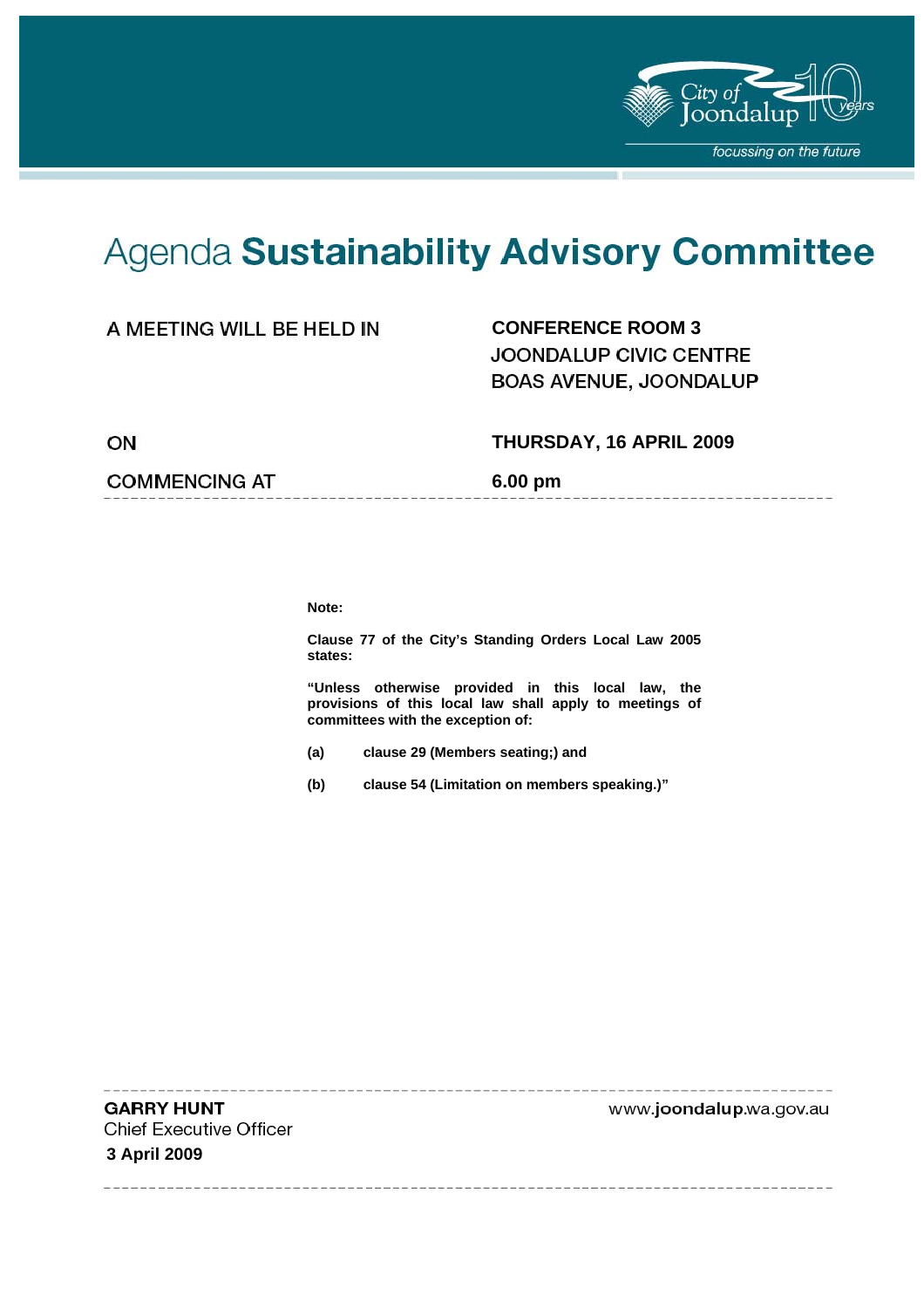# **CITY OF JOONDALUP**

Notice is hereby given that a meeting of the **SUSTAINABILITY ADVISORY COMMITTEE** will be held in Conference Room 3, Joondalup Civic Centre, Boas Avenue, Joondalup on **THURSDAY, 16 APRIL 2009** commencing at **6.00 pm.** 

GARRY HUNT Chief Executive Officer **Joondalup** 3 April 2009 Western Australia

# **AGENDA**

#### **Committee Members (12)**

*Cr Russ Fishwick Vacant* 

*Cr Brian Corr Presiding Person Cr Mike Norman Deputy Presiding Person* 

*Mr Steve Magyar Community Representative Mr Rainer Repke Community Representative Mr Alan Green Community Representative Mr Brett Dorney Community Representative Mr John Chester Community Representative*  **Community Representative** *Mr Peter Jacoby Community Representative Ms Ute Goeft Community Representative* 

#### **Quorum for Meetings (6)**

The quorum for a meeting is to be at least 50% of the number of offices (whether vacant or not) of members of the committee.

#### **Simple Majority:**

A simple majority is to be more than 50% of those members present at the meeting.

#### **Absolute Majority: (7)**

An absolute majority is to be more than 50% of the number of offices (whether vacant or not) of the committee.

#### **Casting Vote:**

In the event that the vote on a motion is tied, the presiding person must cast a second vote.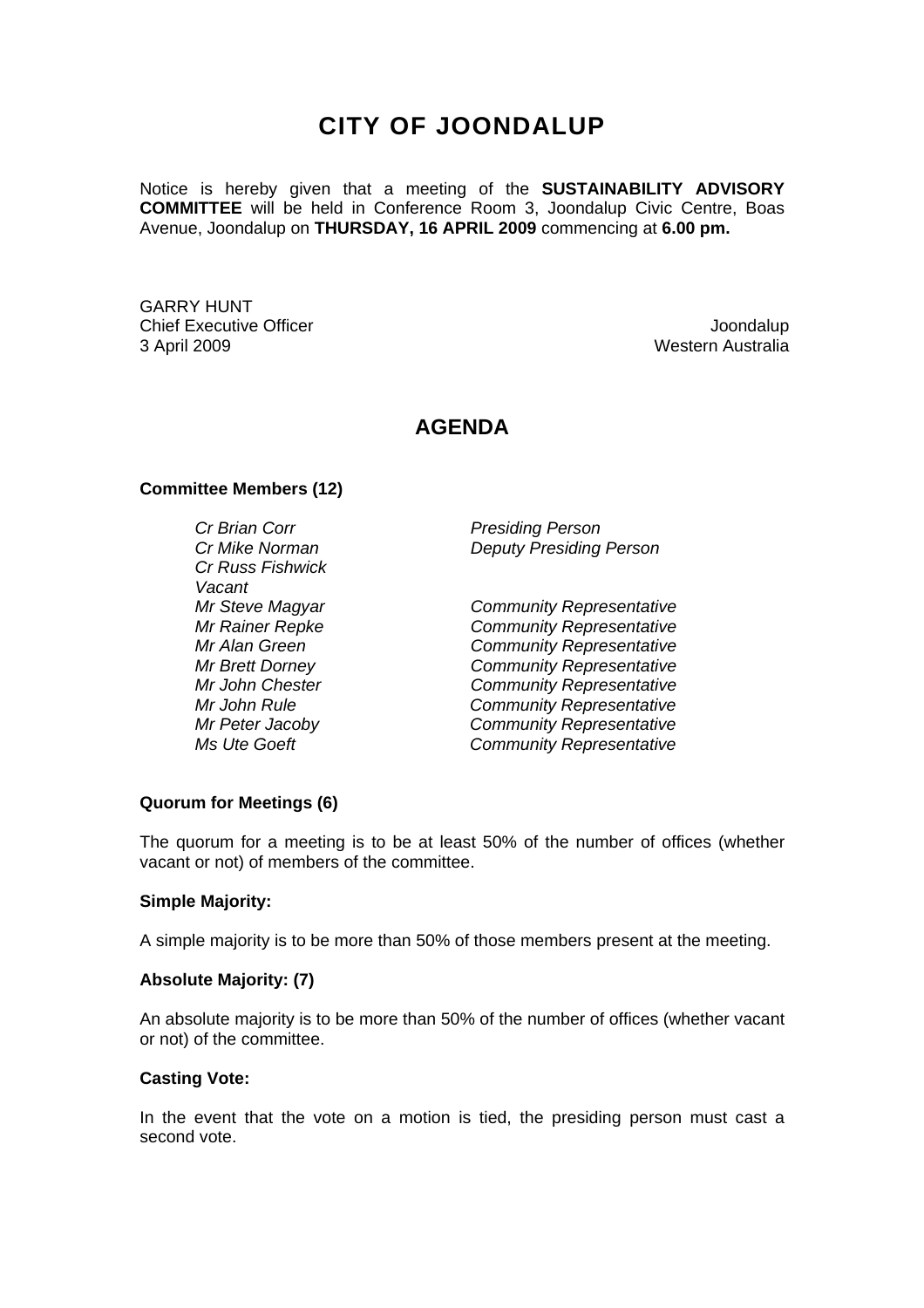#### **Terms of Reference**

- ¾ *To recommend to the City of Joondalup Council on policy, advice and appropriate courses of action that promote sustainability, which is (1) environmentally responsible, (2) socially sound and (3) economically viable.*
- ¾ *To provide advice to Council on items referred to the Committee from the City of Joondalup administration.*

#### **DECLARATION OF OPENING**

#### **APOLOGIES/LEAVE OF ABSENCE**

#### **CONFIRMATION OF MINUTES**

MINUTES OF THE SUSTAINABILITY ADVISORY COMMITTEE HELD 19 FEBRUARY 2009

#### **RECOMMENDATION**

**That the minutes of the meeting of the Sustainability Advisory Committee held on 19 February 2009 be confirmed as a true and correct record.** 

**ANNOUNCEMENTS BY THE PRESIDING PERSON WITHOUT DISCUSSION** 

#### **DECLARATIONS OF INTEREST**

**IDENTIFICATION OF MATTERS FOR WHICH THE MEETING MAY SIT BEHIND CLOSED DOORS** 

**PETITIONS AND DEPUTATIONS** 

#### **REPORTS**

**Item 1 Request by the Sustainability Advisory Committee to hold One or More Workshops Page 3** 

**MOTIONS OF WHICH PREVIOUS NOTICE HAS BEEN GIVEN** 

**REQUESTS FOR REPORTS FOR FUTURE CONSIDERATION** 

**CLOSURE**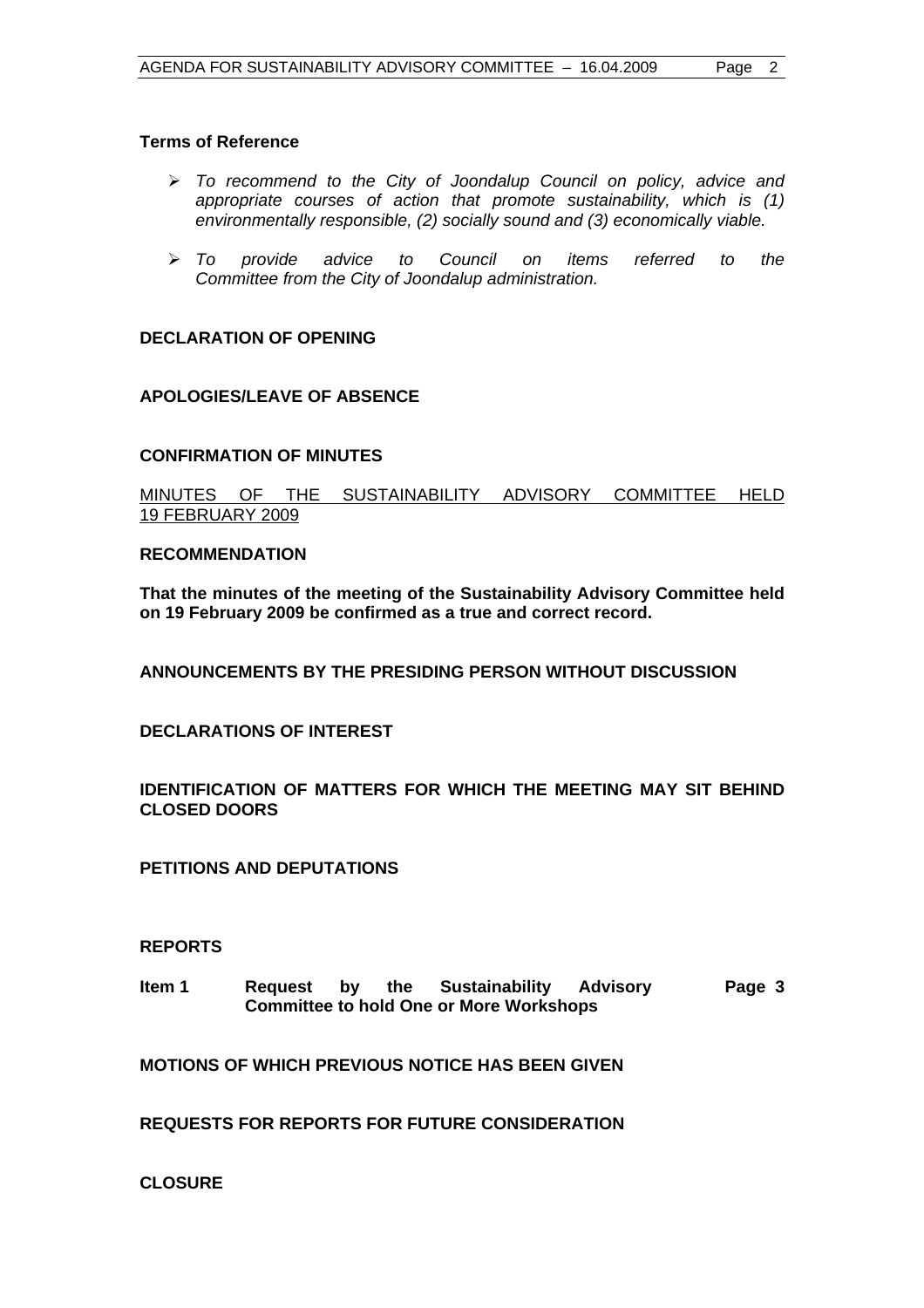**WARD:** All

**RESPONSIBLE** Mr Garry Hunt **DIRECTOR:** Office of the CEO

#### **PURPOSE/ EXECUTIVE SUMMARY**

The purpose of this report is to seek clarification from the Sustainability Advisory Committee in relation to the purpose and scope of requested workshops to enable Council to give further consideration as to the merits of holding such workshops.

#### **BACKGROUND**

The Sustainability Advisory Committee at its meeting held on 19 February 2009, resolved:

*"That the Sustainability Advisory Committee, in accordance with Council's resolution of 30th September 2008, Item CJ198-09/08, that "Council requests that proposals for workshops be presented to Council in the first instance to determine whether a workshop should be held", hereby submitted the following reports and references and documents for Council's determination of the suitability of the documents for a Sustainability Advisory Committee Workshop:* 

- *1 "Sustainability Reporting Guidelines, Version 3.0", Global Reporting Initiative;*
- *2 "Standards and Practices for Forecasting", J Scott Armstrong, The Wharton School, University of Pennsylvania;*
- *3 Weathercocks & signposts, The environment movement at a crossroads, April 2008, WWF;*
- *4 "Five Axioms of Sustainability", Richard Heinberg's MuseLetter #178 February 2007."*

# **DETAILS**

The minutes of the Sustainability Advisory Committee held on 19 February 2009 were submitted to the Council meeting held on 17 March 2009, where Council resolved as follows:

 **"***NOTES the request from the Sustainability Advisory Committee to conduct one or more workshops and SEEKS clarification from the Sustainability Advisory Committee in relation to the purpose and scope of such workshops to enable further consideration of their merits and associated impact on resources."*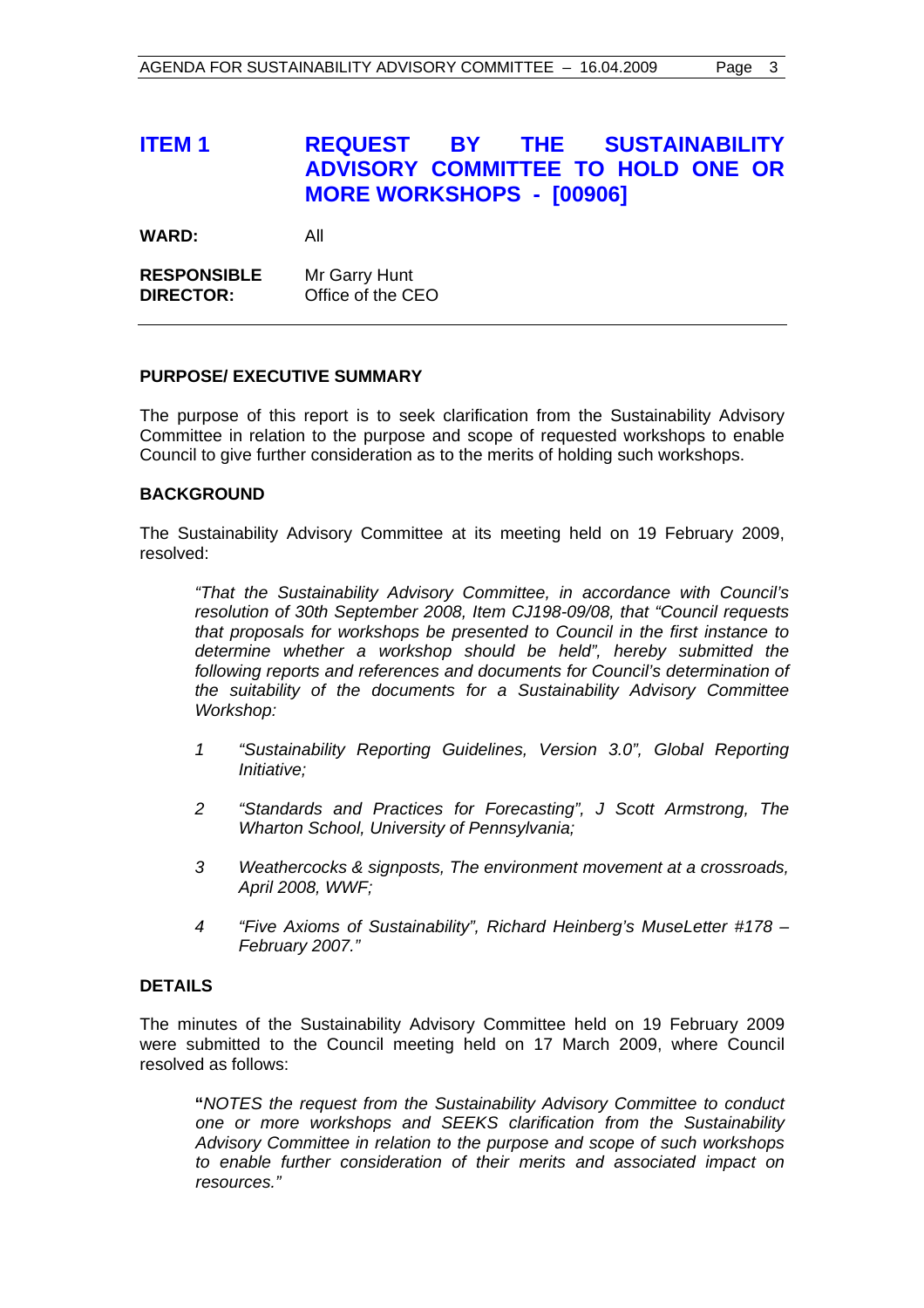If the workshops require attendance by City staff, there would be considerable resource implications in terms of reviewing documents, attendance at workshops and preparation of minutes, which will also impact on the City's ability to meet existing priorities as detailed in the Annual Plan and other reports requested by Council.

#### **Link to Strategic Plan:**

Key Focus Area: Organisation Development

Objective 4.3 To ensure the City responds to and communicates with the community.

#### **Legislation – Statutory Provisions:**

The Committee is established in accordance with the Local Government Act 1995.

#### **Risk Management considerations:**

Not Applicable.

#### **Financial/Budget Implications:**

Not Applicable.

#### **Policy Implications:**

Not Applicable.

### **Regional Significance:**

The Sustainability Advisory Committee provides an opportunity for consideration of regional matters that may impact on local sustainability.

#### **Sustainability Implications:**

The Sustainability Advisory Committee provides a forum for consideration of a range of sustainability issues by Elected Members and community representatives with local knowledge and expertise.

#### **Consultation:**

Not Applicable.

#### **COMMENT**

Feedback is requested from the Sustainability Advisory Committee to enable further consideration by Council as to the merits of holding such workshops.

### **ATTACHMENTS**

Nil.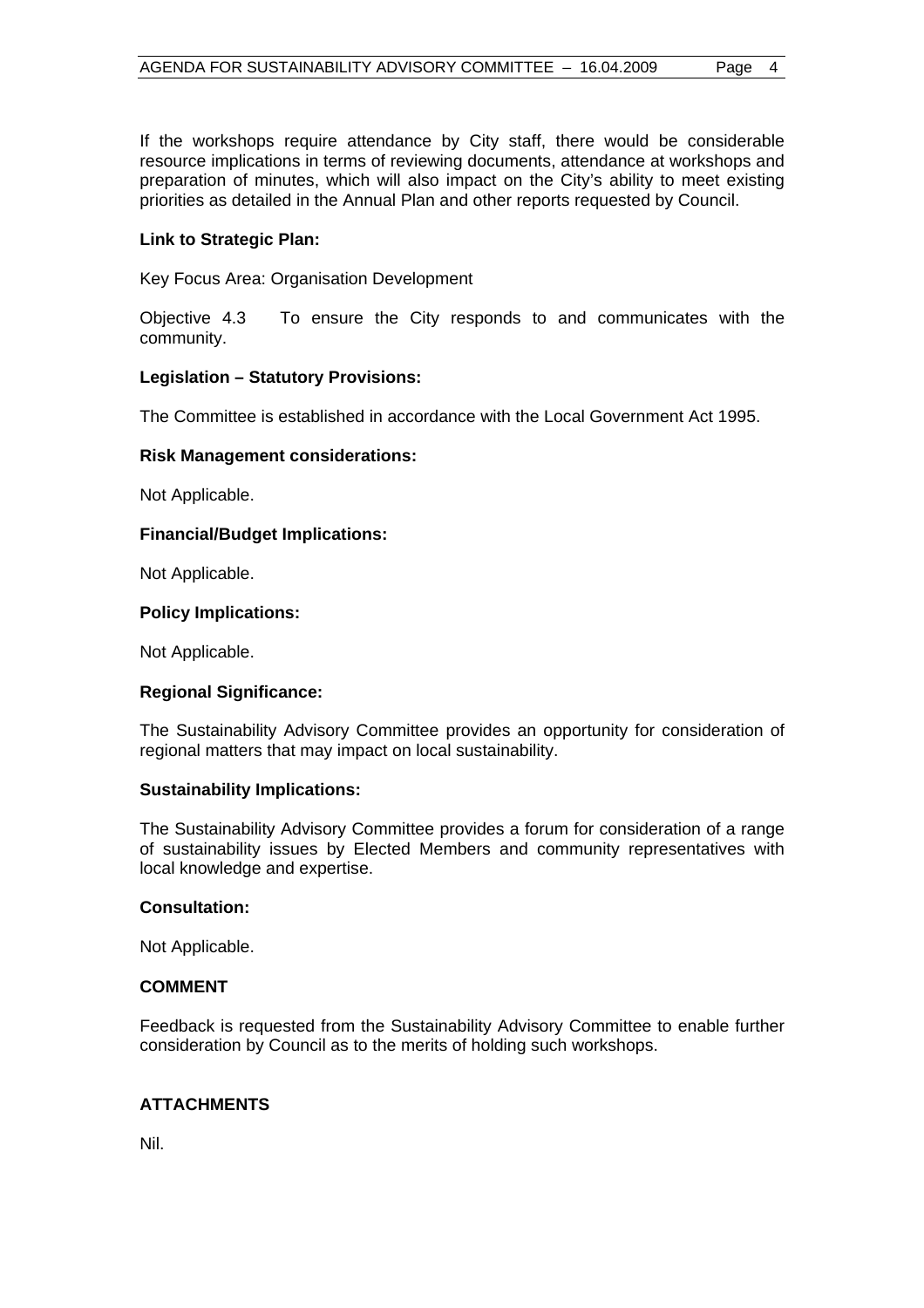#### **VOTING REQUIREMENTS**

Simple Majority

## **RECOMMENDATION**

**That the Sustainability Advisory Committee PROVIDES information and clarification in relation to the purpose and scope of requested workshops to enable further consideration by Council of their merits and associated impact on resources.**